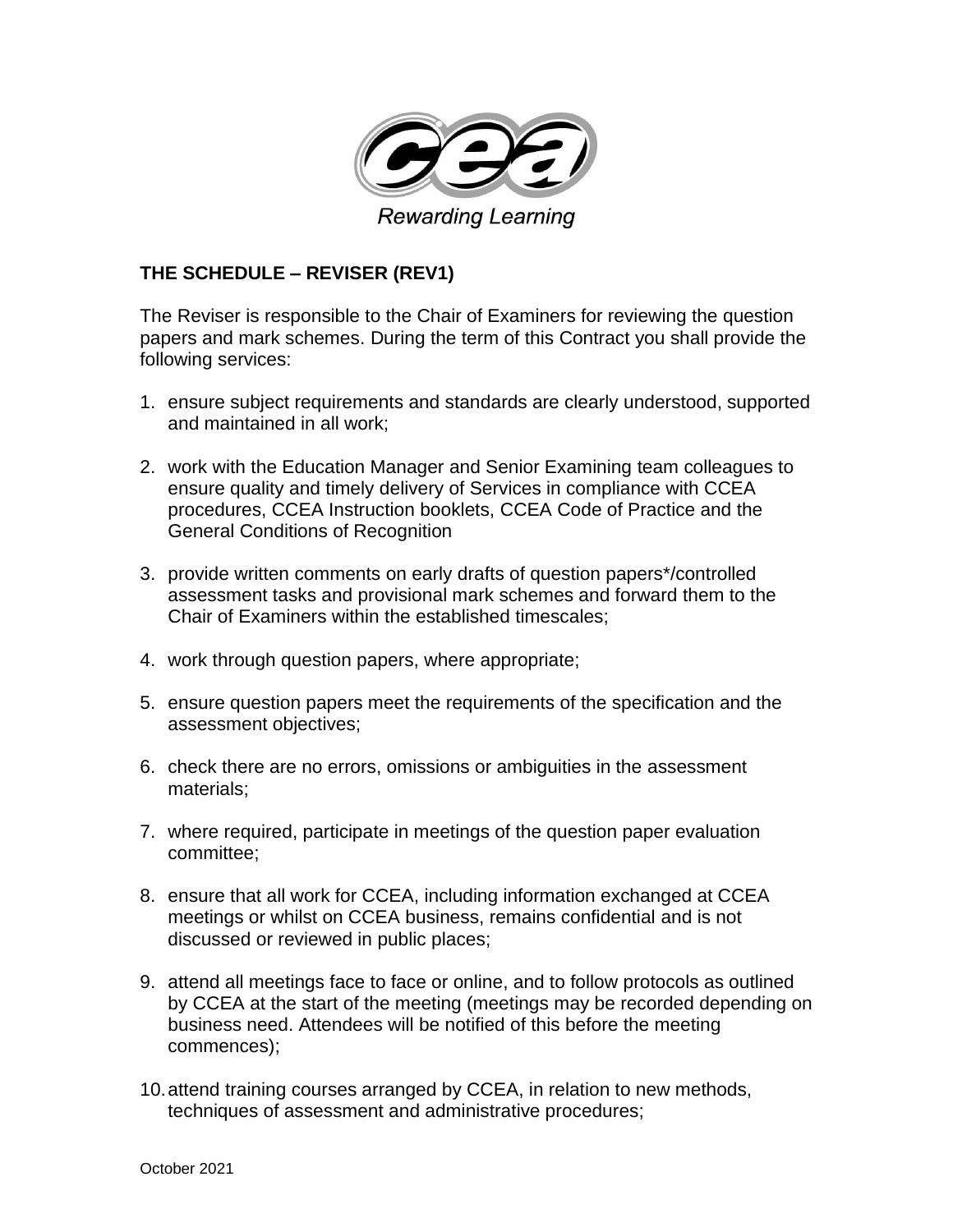- 11.engage in modernisation activities and assist in the development of materials in support of the relevant specification;
- 12.ensure that all work is carried out to a high standard and is completed within agreed deadlines;
- 13.engage in contract performance management with the Education Manager;
- 14.support CCEA as directed with its strategic modernisation programme for examinations and assessments. This can include but is not limited to: reviewing and testing new technologies and processes, participating in pilot projects and providing detailed feedback to improve learning and development;
- 15.perform any other services such as CCEA may reasonably require in respect of/relevant to the development of examinations.

## **NUMBER OF DAYS REQUIRED**

There are no specific days of the week in which the Supplier is required to carry out the Services. Work must be carried out in the Supplier's own time, and will be dependent on the number of question papers allocated.

## **CONFIDENTIALITY AND PROFESSIONAL INTEGRITY**

Please note that all examiners who are contracted to provide services for CCEA are required to maintain the confidentiality of assessment materials as described in Condition G4 of the General Conditions of Recognition – Maintaining Confidentiality of assessment materials. The General Conditions of Recognition state that:

*G4.1 Where confidentiality in –*

- *(a) the contents of assessment materials, or*
- *(b) information about the assessment,*

*is required in order to ensure that a qualification which an awarding organisation makes available, or proposes to make available, reflects an accurate measure of attainment, the awarding organisation must take all reasonable steps to ensure that such confidentiality is maintained.* 

*G4.2 In particular, an awarding organisation must take all reasonable steps to ensure that such confidentiality is maintained where it (or any person connected to it) provides training or training materials in relation to a qualification.* 

*G4.3 An awarding organisation must take all reasonable steps to ensure that no person connected to it, or previously connected to it, offers to disclose information about any assessment or the content of any assessment materials where that information is (or is said or implied to be) confidential.*